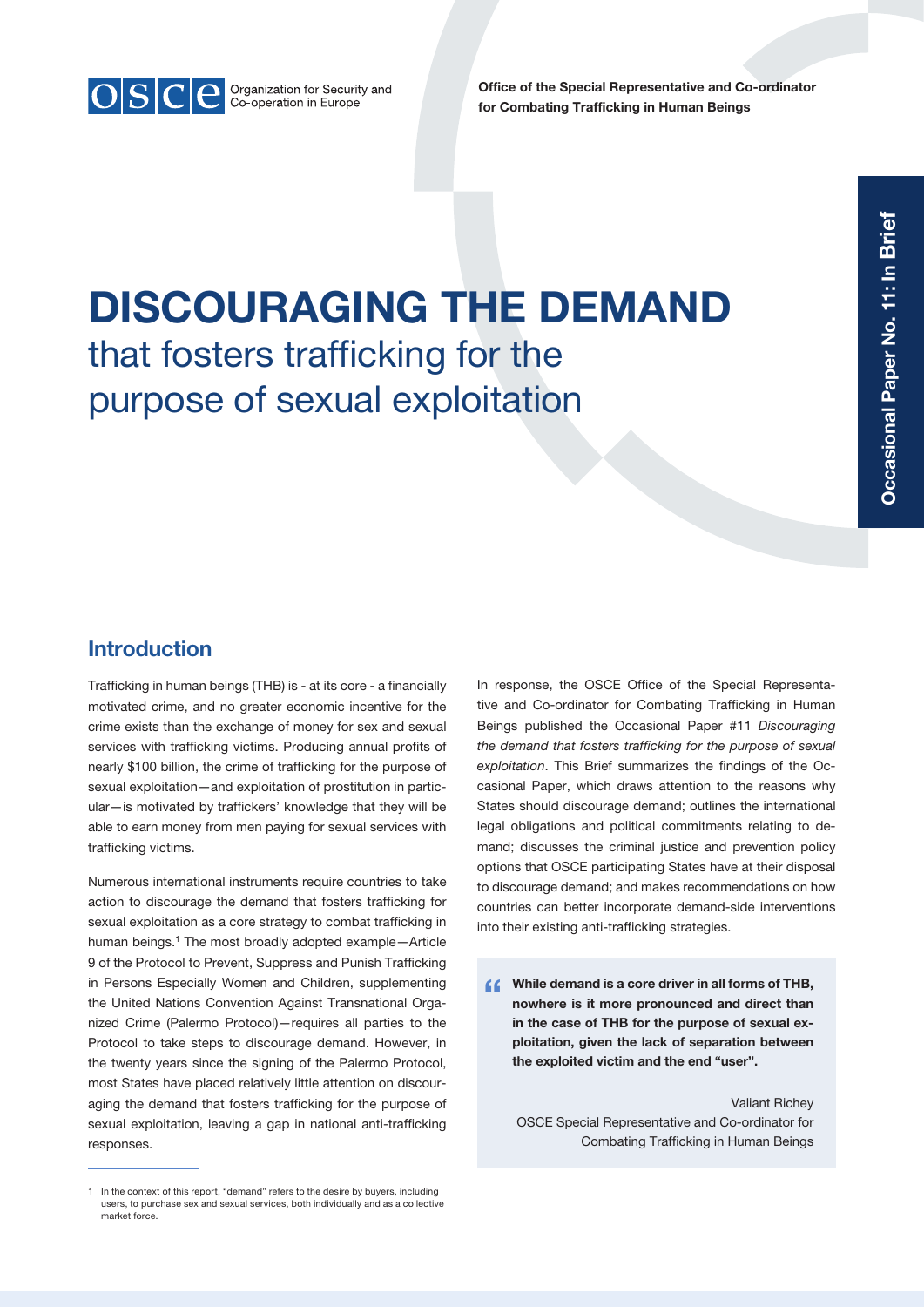## Why Demand

Important reasons exist for States to implement demand-side interventions, irrespective of their existing international obligations.

First, countering demand serves as a means of undermining the financial motivations behind THB for sexual exploitation. THB for sexual exploitation—and exploitation of prostitution in particular—is motivated by traffickers desire to earn money from men paying for sex with trafficking victims. Traffickers put trafficking victims into the prostitution marketplace and sex buyers, knowingly or unknowingly, purchase sex with these victims. Thus, sex purchasers fund human trafficking: while money is paid to traffickers, it is paid by users of trafficking victims.2

Second, addressing demand also serves to counter the multi-faceted harms suffered by trafficking victims. At the most basic level, demand causes the harm inflicted by traffickers onto victims, because - as the financial motivator for the trafficker - it is what incites trafficking to occur in the first place. By being in direct and intimate contact with victims, the user is also a direct source of harm for trafficking victims. This manifests itself through the sex act, which by its very nature takes places with a person who did not voluntarily enter the transaction, making the act akin to rape. Thus, purchasing sex from a trafficking victim not only fosters exploitation, it is exploitation. Moreover, users often supplement the sex act with other acts of violence that are additionally and separately harmful (or fatal) to trafficking victims.

Third, it counters the racial and gender dynamics of the crime. The harms of trafficking for sexual exploitation are highly gendered, overwhelmingly created by men and disproportionately, though not exclusively, suffered by women and girls who account for 92% of identified victims of trafficking for sexual exploitation worldwide. It also impacts children at high rates, and manifests with strong racial and ethnic biases, disproportionately subjecting minority women and girls to sexual and physical violence.

By discouraging demand, these harms can be reduced and vulnerable persons protected - key objectives in any comprehensive anti-trafficking strategy.

# International Legal and Policy **Framework**

Discouraging the demand that fosters trafficking for the purpose of sexual exploitation is not an optional choice for OSCE participating States: all OSCE participating States are politically or legally obligated to discourage the demand that fosters trafficking for the purpose of sexual exploitation, either through their adoption of OSCE Decisions or by virtue of being a State party to the Palermo Protocol.<sup>3</sup> Other international obligations, such as the Council of Europe Convention on Trafficking in Human Beings and the European Union Anti-Trafficking Directive, reinforce these obligations for many OSCE participating States.

#### PALERMO PROTOCOL

The most comprehensive legal obligation to discourage demand stems from the Palermo Protocol: almost all OSCE participating States (55 of the 57) are required to take measures to discourage demand based solely on being parties to the Protocol. As the preeminent international agreement on combating THB, it establishes a benchmark for other international instruments and is legally binding, while giving States broad leeway on how to discourage demand.

Article 9(5) of the Palermo Protocol mandates that "States Parties shall adopt or strengthen legislative or other measures, such as educational, social or cultural measures, including through bilateral and multilateral cooperation, to discourage the demand that fosters all forms of exploitation of persons, especially women and children, that leads to trafficking".

Under the international framework on demand laid out by the Palermo Protocol, States are required to take measures to "discourage the demand that fosters all forms of exploitation of persons… that leads to trafficking". In referring to the demand that "fosters exploitation" that "leads to trafficking", the Protocol establishes a concept of demand that moves beyond the "demand *for* trafficking" to broadly address demand that *encourages* exploitation that in turn leads to trafficking. Thus, the Protocol extends the scope of demand to buyers or users whose conduct – even if unintentionally or unknowingly - motivates third parties to exploit prostitution.

<sup>2</sup> The term "user" refers to an individual who exchanges money, goods or services for sex or a sex act with a trafficking victim, with or without the user's knowledge that the other individual is a victim of trafficking. Thus, the term "user" is used when specifically discussing instances involving a trafficking victim, whereas "buyer" is used to describe persons who pay for sex in general.

<sup>3</sup> United Nations (2000), Protocol to Prevent, Suppress and Punish Trafficking in Persons, Especially Women and Children, supplementing the United Nations Convention against Transnational Organized Crime.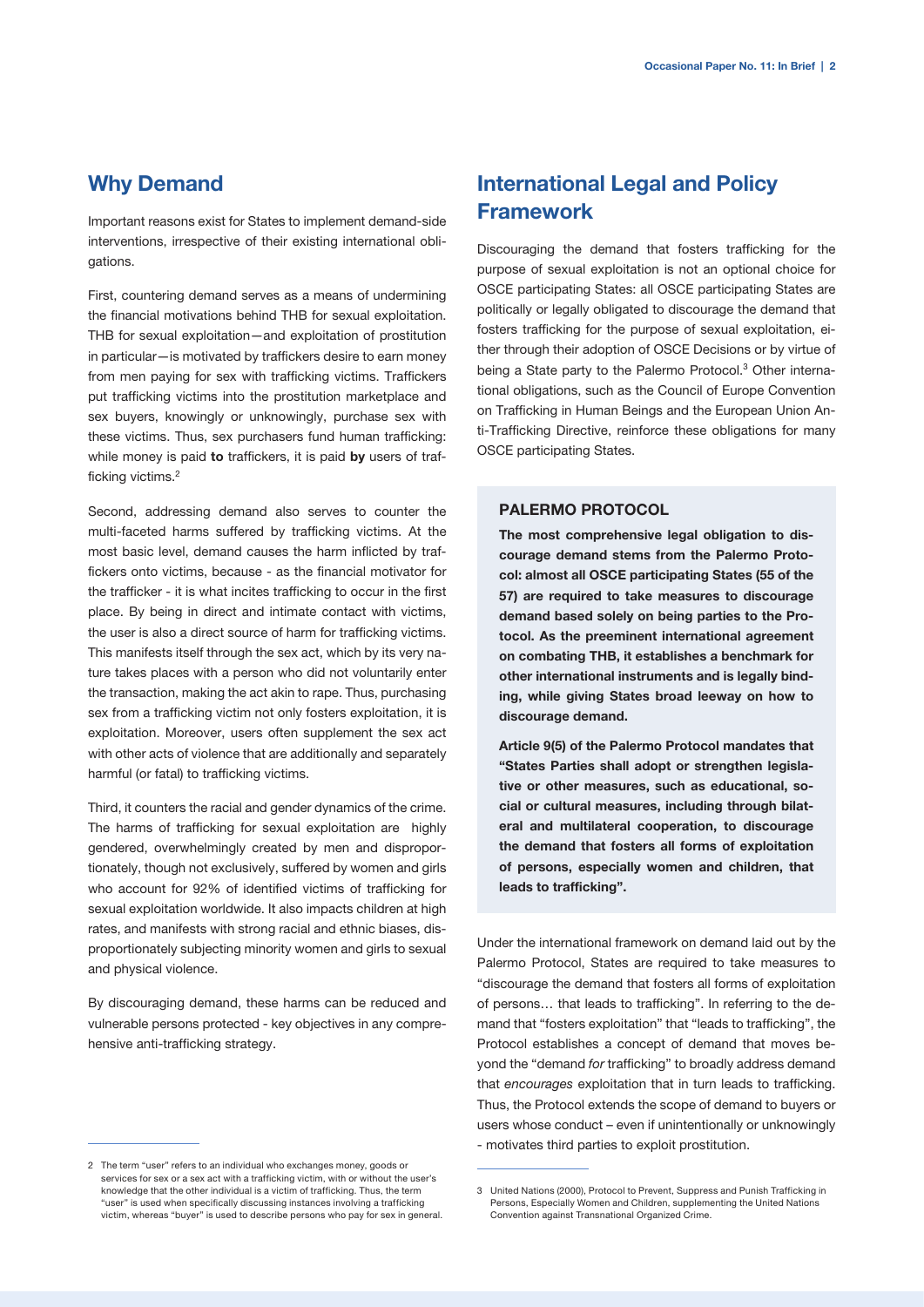

Article 9 also establishes demand as a root cause of trafficking because it creates a causal chain: demand that fosters exploitation which in turn leads to trafficking. In this regard, Article 9(5) illustrates how the existence of demand ultimately encourages the trafficking of persons for sexual exploitation.

Finally, by expressly mentioning women and children, international legal instruments also call upon States to pay particular attention to gender and age dynamics, as well as to trafficking for the purpose of sexual exploitation, since women and girls are disproportionally represented among VoTs for sexual exploitation.

## Criminal Justice Responses

One of the most common ways States have sought to meet their obligations to discourage demand is through legislative measures that criminalize the purchase of sex, whether from trafficking victims or otherwise: 31 of the 57 OSCE participating States have a least one criminal law directly pertaining to demand.

Criminalization is an obvious policy response for a number of reasons. It sets a clear societal norm that the targeted behaviour is discouraged. It creates risk, which further discourages sex buying, including from trafficking victims. It holds buyers and users accountable for their direct as well as indirect role in causing the harms associated with trafficking. And it incentivizes law enforcement to closely scrutinize an industry that is rife with exploitation and violence.

However, as international instruments do not set parameters on the criminalization of demand, a broad range of criminalization options have emerged, creating fragmentation and a lack of consistent norms across the OSCE region.

Approaches to criminalization can generally be classified as:

- Criminalizing the knowing use of services from trafficking victims;
- $\blacksquare$  Criminalizing the use of services from trafficking victims (without knowledge);
- **Criminalizing all sex buying; and**
- Utilizing indirect approaches, such as sexual violence statutes

Other variations of criminalization include penalizing the purchase of sexual services from child victims of trafficking, criminalizing buying services from a victim of trafficking as a form of trafficking, and criminalizing online platforms which facilitate the purchase of sexual services from victims of trafficking.

While all of these responses are in line with the general concept of demand as presented by the Palermo Protocol, some have more potential for success than others to address the broad view of demand it articulates as well as the scale of the problem.

For example, although the criminalization of the knowing use of services from victims of trafficking is the most common criminal justice response adopted by OSCE participating States, it suffers from several policy and practical shortcomings.<sup>4</sup> By criminalizing only the demand for trafficking-i.e., those who know that the person is a trafficking victim and still proceed with the transaction—it is too narrow to respond to the scale of demand and fails to reflect the realities of the transaction because buyers are incentivized to avoid knowledge of whether the person is a victim.

It is also too difficult to implement, as the standard of proof – showing the prior knowledge of the user – is onerous and challenging for prosecutors to meet. For example, only 9 of the 22 OSCE participating States utilizing a knowing use

<sup>4</sup> 40% of participating States have criminalized the use of any service from a trafficking victim or the use of sexual services from trafficking victims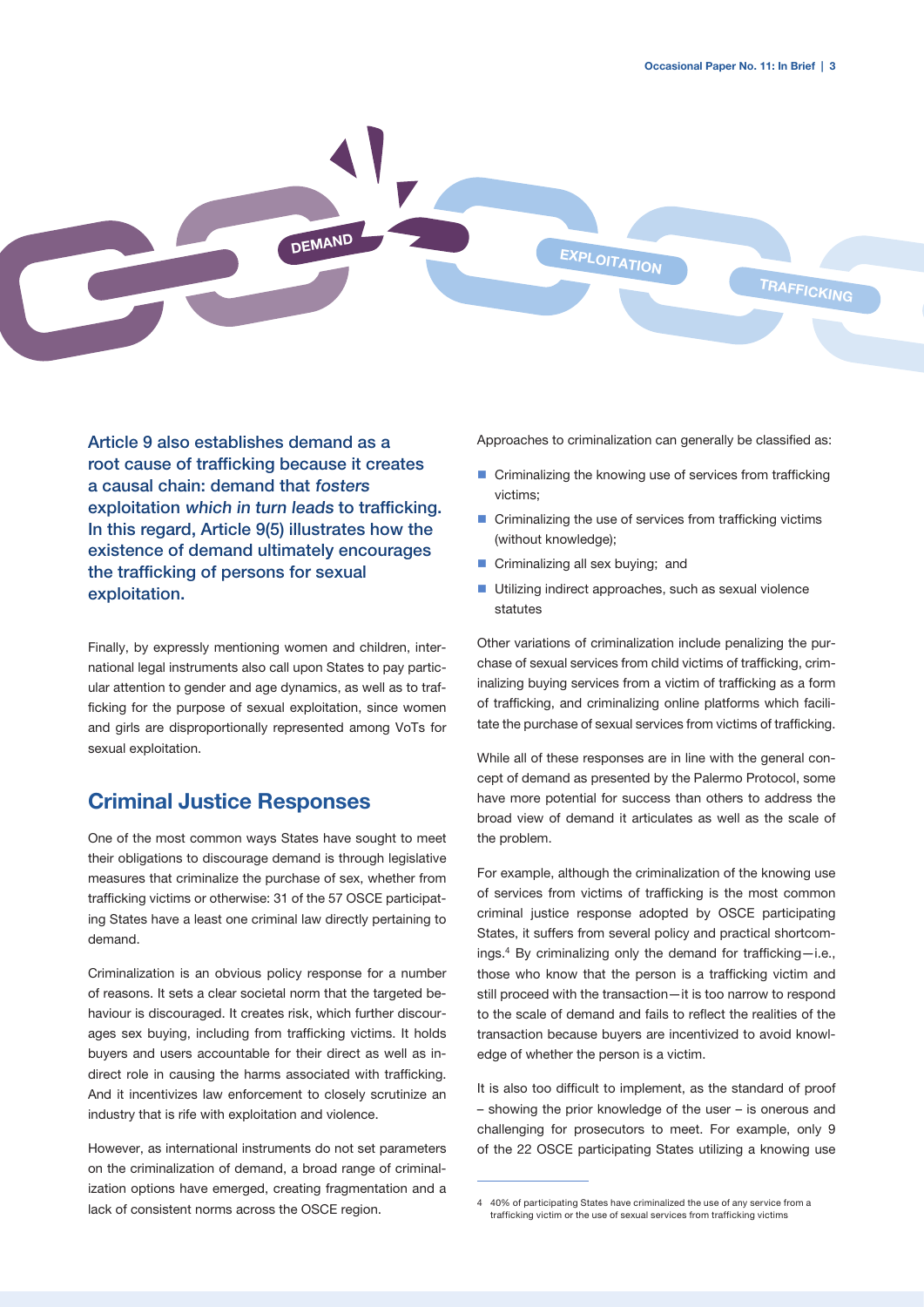statute have reported any prosecutions of users, and during 2017-18, there were only 162 prosecutions of users within the EU 27, a rate of 1 for every 72 identified victims.<sup>5</sup>

To overcome these obstacles, some States have adopted strict liability statutes, which criminalize the use of services from trafficking victims regardless of the knowledge of the user. Removing the knowledge component makes the statute easier to implement and puts the onus on the buyer to exercise caution. By criminalizing the act itself, these statutes also prioritize addressing the harm to the victim, rather than the ability to prove the mental state of the user, making such statutes better suited to discourage the demand that fosters exploitation that leads to trafficking.

The third main approach has been to criminalize all sex buying. This type of statute is the broadest approach to discouraging demand and is used in systems where selling sex is either illegal or legal/decriminalized. Such statutes are typically much easier to use in practice because they do not require proof that the person in prostitution was a VoT or that the user knew the person in prostitution was a VoT. They also contribute broadly to norm-setting by discouraging a comprehensive range of conduct connected to exploitation.

Irrespective of the criminal justice response used by OSCE participating States, however, lack of implementation is a profound issue as noted above. Beyond poorly constructed statutes, key system factors contributing to low implementation include limited political will, human and financial resources, and expertise, particularly in online operations.

## Prevention Measures

There are many methods of discouraging demand that lie outside the criminal justice system. Referred to as prevention measures, these efforts seek to curb demand prior to an actual transaction taking place, and can usually be used regardless of the criminal justice response to demand.

Within the OSCE region, a wide variety of prevention methods exists, including public awareness campaigns, educational programmes, codes of conduct and employment policies, research initiatives, and deterrence/disruption activities that passively or actively target buyer and user behaviour. Such efforts are either specifically geared toward users, and thus focused on the issue of trafficking for the purpose of sexual exploitation, or aimed at discouraging the demand for paid sex in general.

Of these methods, public awareness campaigns are the most widespread. Predominantly organized by civil society, awareness campaigns typically use television, radio or print media to educate the general public or specific groups about demand and its role in fostering trafficking for sexual exploitation. Able to reach large audiences and relatively inexpensive to create, they represent a useful tool. However, as a passive means of communication that is often time limited and rarely assessed for effectiveness, their impact is unclear.

Public campaigns, however, are not the only means of discouraging demand through awareness-raising. Educational and training measures in the form of classroom instruction and programmes are used in some participating States to target young people, current buyers and users, or employees who might encounter buyers and users. These represent a more active and targeted approach to demand reduction by directly communicating with the creators of demand or potential bystanders.

Deterrence and disruption initiatives also seek to aid in prevention by actively dissuading users. Through employer codes of conduct, restricting access to areas known to involve prostitution including online forums, targeted online advertisements for sex buyers, and the use of fictitious persons to disrupt transactions, these methods are the most active in reaching potential users and provide the greatest ability to meet the scale of demand while also being low cost.

While a relatively large number of States have conducted awareness-raising campaigns, more active methods of prevention, in particular deterrence and disruption initiatives, have only been implemented within a few participating States, leaving their potential impact on demand untapped. Moreover, little investment has been put into educating young men about the role of demand in fostering trafficking, representing another missed opportunity.

Overall, despite the requirement that all States address demand in some fashion, the OSR/CTHB found no criminal justice or prevention initiatives in 19 participating States.

Identified prevention initiatives were highly concentrated in participating States employing some form of criminalization; just two awareness campaigns were identified in States without any criminal justice measures. In sum, the OSR/CTHB's research observed a strong divergence in the use of prevention initiatives between States where demand is also criminalized, and those where it is not.

<sup>5</sup> See European Commission, Data Collection on Trafficking in Human Beings in the EU (Brussels: European Commission, 20 October 2020), p. 243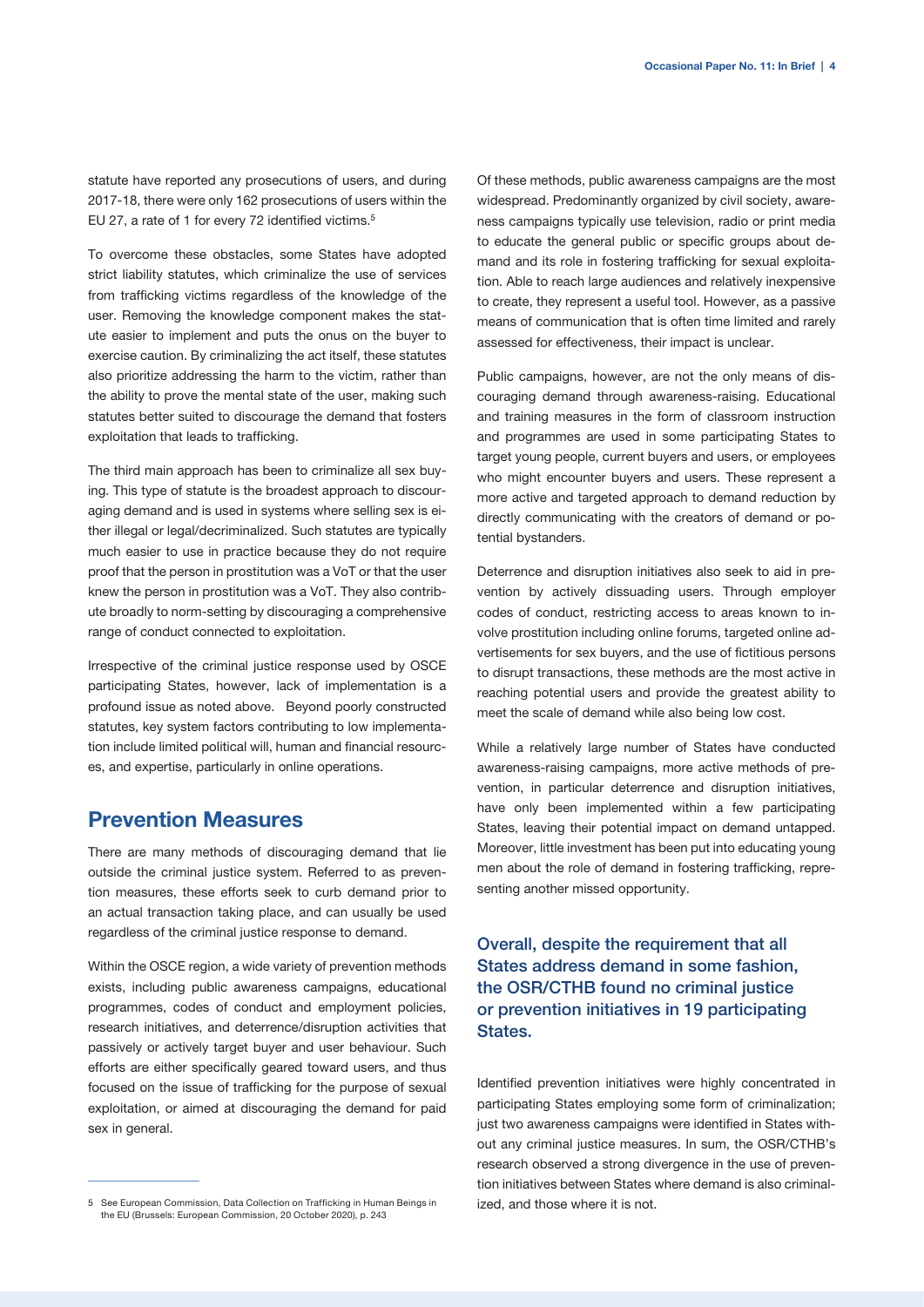## Recommendations

Considering the importance of discouraging demand and the existing examples of prevention and criminal justice responses, the following actions are recommended for OSCE participating States to consider when evaluating how to improve their demand-related legislation, policies and programmes. In line with their international legal obligations, States are encouraged to take consider policies and strategies that address the demand that *fosters* exploitation that leads to trafficking, not merely the demand *for* trafficking. By taking an expansive view of demand, States can better undermine the financial incentive for traffickers to exploit other human beings, in particular women and children, combat gender based violence and racial inequality, and protect victims from multiple layers of harm.

## 1. Establish demand as a pillar of national action plans

Demand-side initiatives should be fully integrated into national efforts to combat trafficking in human beings, including a particular focus on prevention. To date, some OSCE participating States have introduced measures to incorporate demand into existing national strategies; however, further efforts should be undertaken to counter demand when crafting national action plans, including establishing demand as a key component of national prevention initiatives and strategies.

#### Steps for implementation:

- Include demand-side initiatives into strategic plans and ensure adequate funding and resources for efforts to address and discourage demand
- Educate anti-trafficking authorities on the importance of discouraging the demand that fosters trafficking for sexual exploitation as a means of prevention
- Consider the gender dynamics of demand and recognize the importance of countering the harms it incentivizes and creates for victims

### 2. Develop a holistic response

Efforts by States to discourage demand should be holistic, utilizing multiple measures and tools in a coordinated response so that all factors contributing to demand are addressed. States should implement complementary measures across multiple sectors, for example, pairing criminal justice measures with education initiatives for young men and with

targeted deterrence initiatives such as employer codes of conduct. Moreover, more attention should be given to "upstream" prevention programming and targeted preventative interventions, such as online deterrence and disruption, with criminal justice measures serving as the final tool for accountability.

#### Steps for implementation:

- Convene actors at the national level from across different sectors to allow for a co-ordinated approach to discourage demand
- Foster partnerships between national authorities, CSOs, victim and survivor organizations, and the private sector
- Raise awareness in the medical and public health communities on the harms of sex buying
- Develop and support educational courses for buyers or potential buyers that promote healthy masculinities and counter gender-based violence and sexual exploitation

#### 3. Invest in prevention initiatives

Prevention initiatives provide the best means of proactively discouraging demand, yet this potential remains broadly untapped within the OSCE region. National authorities should invest in and take more direct ownership of efforts seeking to discourage demand, giving particular attention to the gender dynamics of the issue. By doing so, governments can better advance the dissemination of efforts to combat demand, as well as create a stronger social norm against the purchase of sex from trafficking victims

#### Steps for implementation:

- Place national ministries or agencies in charge of delivering awareness-raising campaigns and other public facing prevention efforts
- Develop and fund education programmes targeting youth, bystanders and potential users, in particular young men
- I Invest in and prioritize online means of deterrence and disruption to better tackle venues where sexual services from trafficking victims are predominantly sold
- Support and encourage additional efforts to educate key industry sectors, such as hospitality and transportation, working with national associations and private businesses to adopt a standard approach where contact with users and victims of THB is likely
- Conduct additional research to measure and assess the effectiveness of measures designed to address demand